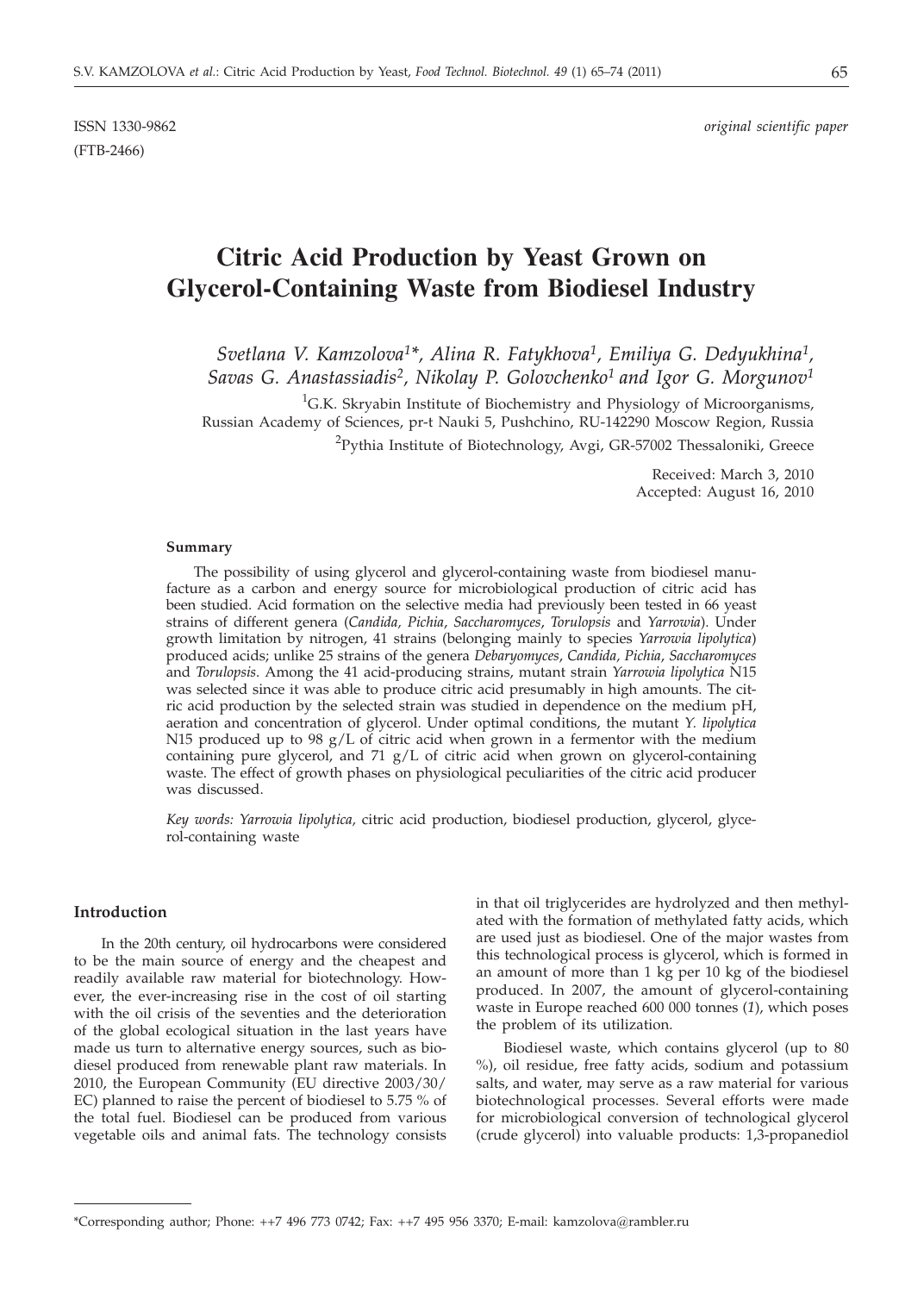(*1*,*2*), microbial biomass and lipids (*3*–*6*), food-grade pigments (*7*), erythritol (*8*), mannitol (*9*), L-lysine (*10*), organic acids, in particular succinic acid (*11*) and citric acid (*1*,*2*,*8*,*12*–*16*).

Citric acid (CA) has attracted increased interest due to its distinctive properties as an acidulate, flavouring agent and antioxidant, and it is used mainly in food and beverage industry (70 % of the total CA production). In recent years, the consumption of CA and its salt, trisodium citrate, has reached 1 400 000 tonnes with growth at 5 % per year (*17*).

CA is an intermediate of tricarboxylic acid cycle and holds a key position in the metabolism of each microbial cell. However, under certain conditions of fermentation, fungi, bacteria and yeasts produce CA in excessive amounts. Traditionally, different strains of fungi, mostly belonging to *Aspergillus niger*, have been used in the commercial production of CA from molasses, sucrose or glucose. Alternatively, there is a great interest in various yeasts belonging to *Candida* (*Yarrowia*) *lipolytica,* which is capable of CA production from various carbon sources, such as *n*-alkanes (*18*–*20*), glucose (*18*,*19*,*21*–*25*), ethanol (*26*–*28*) and plant oils (*29*–*33*). The relevant literature data on attempts to use glycerol as carbon source for CA production are rare (*1*,*4*,*8*,*12*–*14*,*32*,*34*).

The goal of the present work is: (*i*) to study CA production from pure glycerol and glycerol-containing waste from biodiesel industry as carbon sources by different yeast genera (*Debaromyces*, *Candida*, *Pichia*, *Saccharomyces, Yarrowia* and *Torulopsis*); (*ii*) to estimate the effect of cultivation conditions (the medium pH, oxygen supply, and concentration of carbon substrate) on CA production by the selected strain; and (*iii*) to develop a method for CA production.

## **Materials and Methods**

#### *Yeast strains*

Screening for CA producer was carried out among 59 natural yeast strains belonging to the genera *Debaryomyces, Candida*, *Pichia, Saccharomyces, Yarrowia* and *Torulopsis* and 7 mutant strains with impaired ability to grow on acetate probably due to defects in the tricarboxylic acid cycle (*35*). Strains were obtained from the All-Russian Collection of Microorganisms (VKM) and from the collection of the Laboratory of Aerobic Metabolism of Microorganisms of the Institute of Biochemistry and Physiology of Microorganisms, Russian Academy of Sciences (Pushchino, Russia). The strains were maintained at 4 °C on agar slants with *n*-alkanes as the carbon source.

## *Chemicals*

All chemicals and enzymes were purchased from Sigma-Aldrich (St. Louis, MO, USA). Glycerol-containing waste was provided from the Pythia Institute of Biotechnology (Thessaloniki, Greece). This is the product of transesterification reaction of rapeseed oil, methanol and NaOH at a molar ratio of 1:3:0.5, respectively. It contained (in %, by mass): glycerol 80, sodium salts 1, heavy metals 1, impurities of organic nature (oil residue, fatty acids) 5, methanol as a minor component, water 12.7. Crude glycerol was analysed enzymatically using bio-

chemical kit (Roche Diagnostics GmbH, Mannheim, Germany). Additionally, it was analysed for oil and fatty acid content. It was washed twice with *n*-hexane, the mixture was divided into two layers, of which the upper phase contained *n*-hexane and lipids. Hexane extract was collected into a glass flask with precision. The lipid extract was dried by passing it through a glass filter with anhydrous sodium sulphate; solvent was evaporated to constant mass of lipids.

# *Assessment of acid formation on solid media*

The acid formation was assessed under nitrogen limitation of yeast growth by measuring the zones of  $CaCO<sub>3</sub>$ dissolution in Petri dishes with the agar medium containing (in  $g/L$ ): glycerol 20, MgSO<sub>4</sub>.7H<sub>2</sub>O 0.7, Ca(NO<sub>3</sub>)<sub>2</sub> 0.4, NaCl 0.5,  $KH_2PO_4$  1.0,  $K_2HPO_4$  0.1, and trace elements as described by Burkholder *et al.* (*36*) with slight modifications (in mg/L): I<sup>-</sup> 0.1, B<sup>3+</sup> 0.01, Fe<sup>2+</sup> 0.05, Zn<sup>2+</sup> 0.04, Mn<sup>2+</sup> 0.01, Cu<sup>2+</sup> 0.01, Mo<sup>2+</sup> 0.01, yeast autolysate 8 mL/L (as a source of nitrogen and vitamins), and Bacto agar 20.0 g/L. Chemically pure powdered CaCO<sub>3</sub> (6 g/L) was added into the heated medium directly before it was poured into the dishes. The cultures were plated onto cooled agar medium and incubated at  $(28±1)$  °C for 7 days.

## *Assessment of the acid formation by yeast in liquid cultures*

The acid formation in liquid medium was assessed after a 6-day cultivation of the studied strains under nitrogen deficiency in 750-mL flasks with 50 mL of the medium containing (in  $g/L$ ): (NH<sub>4</sub>)<sub>2</sub>SO<sub>4</sub> 0.3, MgSO<sub>4</sub>·7H<sub>2</sub>O 0.7, Ca(NO<sub>3</sub>), 0.4, NaCl 0.5, KH<sub>2</sub>PO<sub>4</sub> 1.0, K<sub>2</sub>HPO<sub>4</sub> 0.1, Burkholder trace elements, Difco yeast extract 0.5, and glycerol 30. Since growth was followed by a decrease in the pH of the medium, in order to maintain the medium at pH=4.5–5.5, 10 % NaOH was periodically added using pH paper strips.

# *Yeast cultivation in a fermentor*

The yeasts were cultivated in a 10-litre ANKUM-2M (SKB, Pushchino, Russia) with an initial working volume of 5.0 L. The medium contained (in  $g/L$ ): (NH<sub>4</sub>)<sub>2</sub>SO<sub>4</sub> 3.0,  $MgSO_4$ -7H<sub>2</sub>O 1.4, NaCl 0.5, Ca(NO<sub>3</sub>)<sub>2</sub> 0.8, KH<sub>2</sub>PO<sub>4</sub> 2.0, K<sub>2</sub>HPO<sub>4</sub> 0.2, Burkholder trace elements, Difco yeast extract 1.0 and thiamine 0.02. Glycerol (170  $g/L$ ) or glycerol-containing waste  $(100 \text{ g/L})$  were used as the sole carbon and energy source. The fermentation conditions were maintained automatically at the constant level: temperature was  $(28\pm0.5)$  °C; pH=4.5 $\pm$ 0.1 was adjusted with 20 % NaOH; dissolved oxygen concentration  $(pO<sub>2</sub>)$  was 60 % (from air saturation); and agitation was 800 rpm. Pulsed addition of glycerol-containing materials was performed as the  $pO<sub>2</sub>$  value increased by 5 %, indicating a decrease in respiratory activity of the cells due to the total consumption of carbon sources. Cultivation was performed as indicated in the text.

#### *Measurement techniques*

Yeast growth was followed by measuring the absorbance of the culture at 540 nm with a Spekol 221 spectrophotometer (Carl Zeiss, Jena, Germany). The dry bio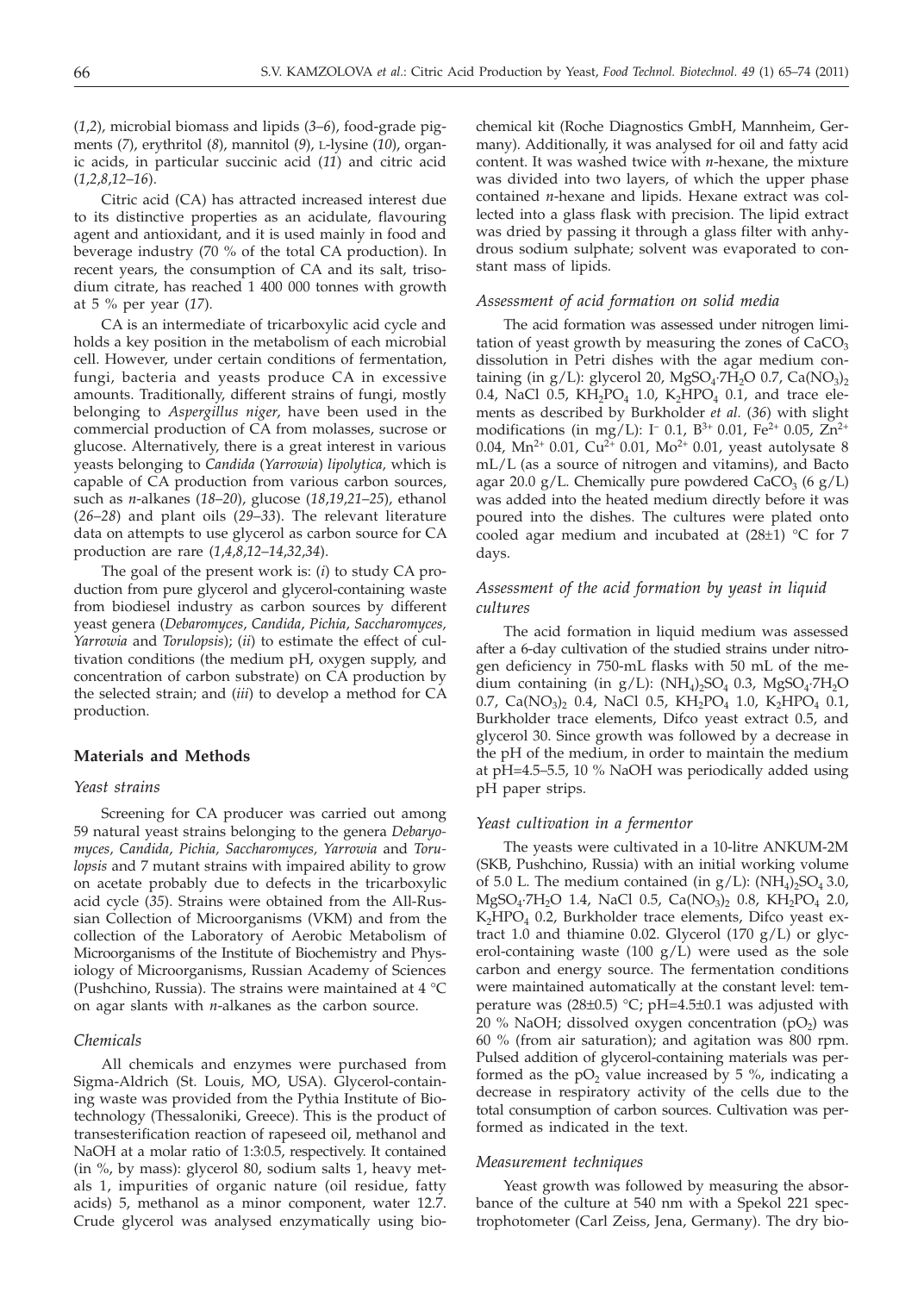mass was estimated from the absorbance of the cell suspension using a calibration curve.

Concentration of ammonium was determined potentiometrically with an Ecotest-120 ionometer using an Ekom- -NH4 electrode (Econix, Moscow, Russia).

Glycerol was analysed enzymatically using biochemical kit (Roche Diagnostics GmbH). The determination of glycerol was based on the measurement of NADH produced during the conversion of glycerol to L-lactate in coupled reactions; reactions were catalyzed by glycerol kinase, pyruvate kinase and L-lactate dehydrogenase.

Concentration of organic acids was determined using high-performance liquid chromatograph (Pharmacia LKB, Uppsala, Sweden) on an Inertsil ODS-3 reversed-phase column (250×4 mm, Elsiko, Rostov-On-Don, Russia) at 210 nm; 20 mM phosphoric acid was used as a mobile phase with the flow rate of 1.0 mL/min; the column temperature was maintained at 35 °C. CA and, *threo*-D(*S*)- -(+)-isocitric acid (ICA) was identified using the standard solutions (Roche Diagnostics GmbH). Moreover, diagnostic kits (Roche Diagnostics GmbH) were used for the assay of CA and ICA. The determination of CA was based on the measurement of the NADH produced during the conversion of CA to oxaloacetate and its decarboxylation product pyruvate, and following the conversion to L-malate and L-lactate. Reactions are catalysed by citrate lyase, malate dehydrogenase and L-lactate dehydrogenase. The determination of ICA was based on the measurement of the NADPH produced during the conversion of ICA to  $\alpha$ -ketoglutarate, a reaction catalysed by isocitrate dehydrogenase.

Protein was determined by the Lowry method, while carbon, hydrogen, and nitrogen were measured on a C/H/N element analyzer (Carlo Erba Instruments, Milan, Italy), and the ash content was determined by burning the sample in a muffle furnace. The oxygen content (O) was calculated from:

$$
O \text{ (in } \%)=100-(C+H+N+ash)
$$
 /1/

where C, H and N are the values of carbon, hydrogen, and nitrogen content (in %).

Methyl esters of fatty acids were obtained by the method of Sultanovich *et al.* (*37*) and analysed by gas-liquid chromatography on a Chrom-5 gas chromatograph (Laboratorni pristroje, Prague, Czech Republic) with a flame-ionization detector. The column (2 m×3 mm) was packed with 15 % Reoplex 400 applied to Chromaton N-AW (0.16–0.20 mm). The temperature of the column was 200  $^{\circ}$ C. The lipid content in the biomass was determined from the total fatty acid content by using docosane  $(C_{22}H_{46})$  as internal standard.

## *Calculation of fermentation parameters*

To take into account the medium dilution due to the addition of NaOH solution for maintaining the constant pH value, the total amount of CA in the culture broth was used for calculations of the mass yield of CA  $(Y_{CA})$ , volumetric citric acid productivity (Q<sub>CA</sub>) and specific citric acid production rate  $(q_{CA})$ .

The mass yield of CA production  $(Y_{CA})$ , expressed in g of CA per g of glycerol, was calculated from:

$$
Y_{\rm CA} = \frac{P}{S} \tag{2}
$$

while the volumetric citric acid productivity  $(Q_{CA})$ , expressed in  $g/(L \cdot h)$ , was calculated from:

$$
Q_{CA} = \frac{P}{V \cdot t} \tag{3/}
$$

and the specific citric acid production rate  $(q_{CA})$ , expressed in g per g of cell per h, was calculated from:

$$
q_{\rm CA} = \frac{P}{X \cdot t} \tag{4/}
$$

where *P* is the total amount of CA in the culture liquid at the end of cultivation (g), *S* is the total amount of glycerol/crude glycerol consumed (g), *V* is the initial volume of culture liquid (L), *t* is the fermentation duration (h), and *X* is the average working biomass in the fermentor (g).

Energy yield of CA from glycerol  $(\eta_{CA})$  is estimated as a fraction of energy content of the substrate (glycerol) which is incorporated into CA. It was calculated on the basis of mass and energy balance theory (*38*–*40*).

The energy content in the biomass was calculated on the basis of mass and energy balance theory (*38*–*40*).

#### *Statistical analysis*

All the data presented are the mean values of three experiments and two measurements for each experiment; standard deviations were calculated (S.D.<10 %).

## **Results and Discussion**

#### *Selection of citric acid-producing yeast strains*

Screening of citric acid-producing yeasts was performed among 59 natural yeast strains belonging to the genera *Debaryomyces, Candida*, *Pichia, Saccharomyces, Torulopsis* and *Yarrowia*, and 7 mutant strains of *Y. lipolytica.* The criterion for selecting the yeast strains was good growth on glycerol. In this experiment, pure glycerol was used. All the 66 strains were cultivated on the selective medium with powdered CaCO<sub>3</sub>.

It has been accepted that the necessary conditions for intense citric acid production by yeasts usually include: (*i*) excess of carbon source in the medium, and (*ii*) growth limitation by mineral components, such as nitrogen, phosphorus, sulphur, and magnesium (*1*,*8*,*12*,*14*–*16*). Our experiments indicate that when yeast growth was limited with phosphorus or sulphur, a significant amount of the co-product of the metabolism, ICA, was produced in addition to CA in all the tested strains (Table 1). For this reason, further experiments were carried out under growth limitation by nitrogen.

We used the medium which meets the following conditions: it contained glycerol in an excessive amount and nitrogen in a growth-limiting concentration (50 mg/L); nitrogen was added into the medium in an organic form of yeast autolysate but not as ammonium sulphate or other inorganic compounds. The production of acids was evaluated by measuring the diameter of the dissolution zones that appeared around the yeast colonies grown on the CaCO<sub>3</sub>-containing agar at 28 °C for 7 days when the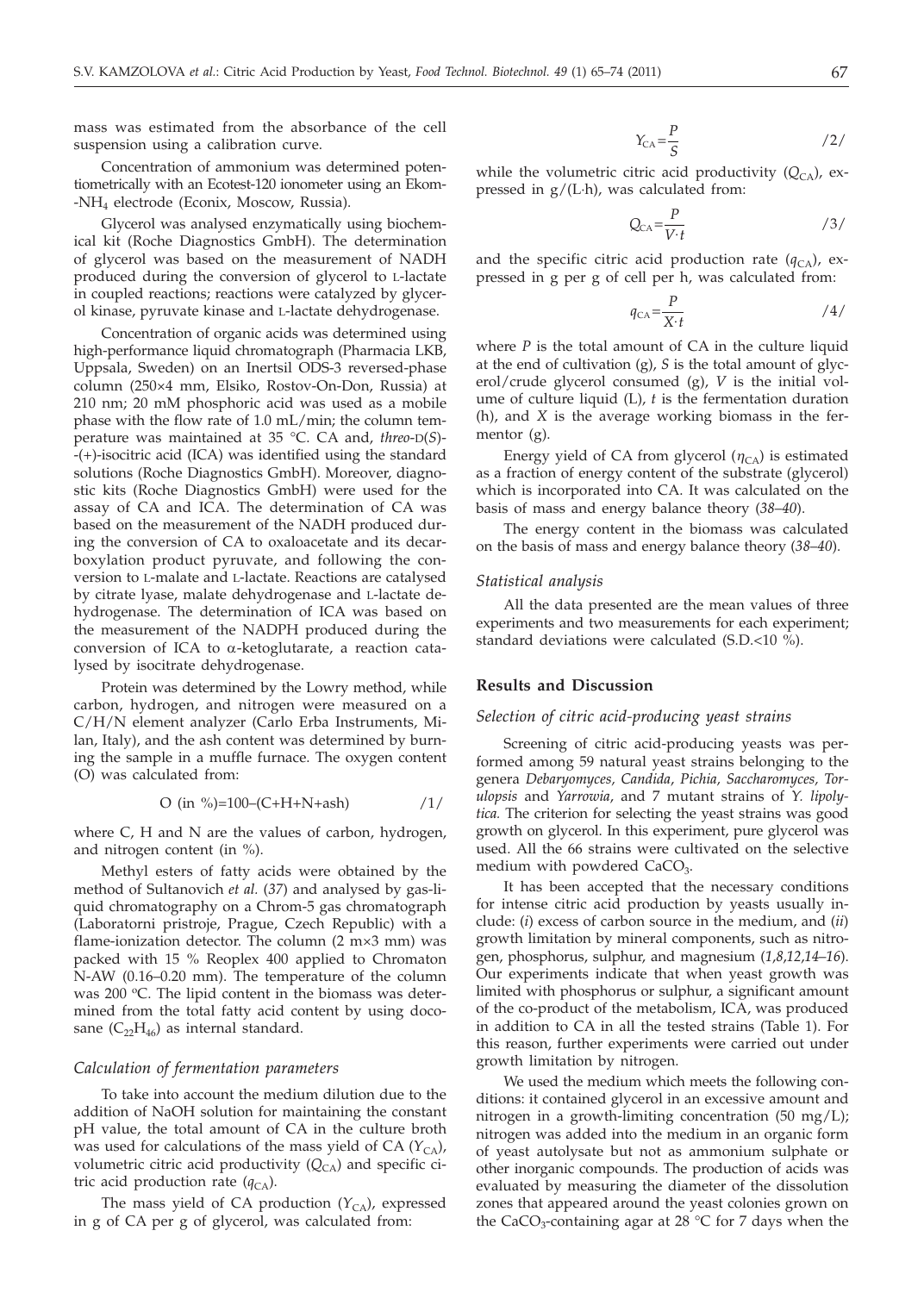| Strain                   | Limiting<br>component | $\gamma$ (biomass)<br>g/L | $\gamma$ (CA)<br>g/L | $\gamma$ (ICA)<br>g/L | $\gamma$ (CA)/ $\gamma$ (ICA) | $\frac{Y_{CA}}{g/g}$ |
|--------------------------|-----------------------|---------------------------|----------------------|-----------------------|-------------------------------|----------------------|
| Y. lipolytica N15        | nitrogen              | $3.39 \pm 0.42$           | $19.08 \pm 0.60$     | $1.70 \pm 0.20$       | 11.2:1                        | 0.55                 |
|                          | phosphorus            | $2.81 \pm 0.52$           | $15.34 \pm 0.46$     | $2.69 \pm 0.30$       | 5.7:1                         | 0.50                 |
|                          | sulphur               | $3.18 \pm 0.42$           | 18.76±0.36           | $3.17 \pm 0.40$       | 5.9:1                         | 0.49                 |
| Y. lipolytica VKM Y-2373 | nitrogen              | $2.70 \pm 0.62$           | $13.40 \pm 0.36$     | $1.69 \pm 0.20$       | 7.9:1                         | 0.48                 |
|                          | phosphorus            | $2.91 \pm 0.52$           | $12.34 \pm 0.56$     | $5.29 \pm 0.50$       | 2.1:1                         | 0.50                 |
|                          | sulphur               | $2.88 \pm 0.32$           | 14.30±0.50           | $3.69 \pm 0.30$       | 3.9:1                         | 0.45                 |
| Y. lipolytica 212        | nitrogen              | $2.90 \pm 0.52$           | $12.40 \pm 0.26$     | $2.69 \pm 0.30$       | 4.6:1                         | 0.49                 |
|                          | phosphorus            | $3.01 \pm 0.52$           | $13.34 \pm 0.46$     | $3.91 \pm 0.41$       | 3.4:1                         | 0.50                 |
|                          | sulphur               | $3.12 \pm 0.52$           | $14.14 \pm 0.55$     | $4.12 \pm 0.60$       | 3.4:1                         | 0.45                 |
|                          |                       |                           |                      |                       |                               |                      |

Table 1. The effect of limiting component on CA production by yeast *Y. lipolytica* grown in liquid medium with pure glycerol

Note: When changing the medium with the aim of growth limitation, we took into account two requirements: (*i*) glycerol should be in excess during the whole cultivation time, and (*ii*) yeast growth should be limited by a deficiency of one of the mineral components of the cultivation medium. Preliminary experiments showed that the growth of *Y. lipolytica* VKM Y-2373 was limited when the medium for cultivation contained 300 mg/L of (NH<sub>4</sub>)<sub>2</sub>SO<sub>4</sub> (nitrogen limitation), 0.75 mg/L of KH<sub>2</sub>PO<sub>4</sub> (phosphorus limitation), 1.75 mg/L of MgSO4·7H2O (sulphur limitation), or 0.7 mg/L of MgSO4·7H2O (magnesium limitation) The values are the means of three experiments and two measurements for each experiment

diameter of the zones of dissolution due to acid production was maximal. The results are listed in Table 2. Under the growth limitation by nitrogen, acid production was observed in 41 strains (belonging mainly to species *Yarrowia lipolytica*), while 25 strains of the genera *Debaryomyces*, *Candida, Pichia*, *Saccharomyces* and *Torulopsis* did not excrete acids. The distribution of strains with respect to the diameter of the formed  $CaCO<sub>3</sub>$  dissolution zones was as follows: 16 strains (0.5–2 mm), 10 strains (2.5–4 mm), 3 strains (4.5–6 mm), 5 strains (6–8 mm) and 7 strains

formed zones greater than 8 mm. Note that the test of the acid formation on solid media cannot indicate which acid was produced (CA or ICA).

To identify the acids and verify the results of the producer selection on solid media, mutant strains *Y. lipolytica* UV 5, *Y. lipolytica* NG 40, *Y. lipolytica* NG 80, *Y. lipolytica* N11, *Y. lipolytica* N13, and *Y. lipolytica* N15, which formed the largest zones of chalk dissolution, were further tested for their acid-producing capacity in a liquid

Table 2. Acid production by yeast on agar medium with powdered CaCO<sub>3</sub>

| Strain                             | d/mm     | Strain              | d/mm     | Strain                   | d/mm     |
|------------------------------------|----------|---------------------|----------|--------------------------|----------|
| Debaromyces hansenii               | $\Omega$ | Y. lipolytica 69    | 3        | Y. lipolytica 655        | 0        |
| Candida catenulata VKM Y-5         | 0        | Y. lipolytica 76    |          | Y. lipolytica 666        | 0        |
| C. catenulata VKM Y-36             | 0        | Y. lipolytica 79    | 2        | Y. lipolytica 667        | 8        |
| C. rugosa VKM Y-67                 | 0        | Y. lipolytica 86    | 8        | Y. lipolytica 668        | 1.5      |
| C. paludigena VKM Y-2443           | 2.0      | Y. lipolytica 212   | 8        | Y. lipolytica 670        | 0.5      |
| C. zeylanoides VKM Y-6             | 0        | Y. lipolytica 214   | 4        | Y. lipolytica 672        | $\Omega$ |
| C. zeylanoides VKM Y-14            | 0        | Y. lipolytica 281   | 4        | Y. lipolytica 681        | 4.5      |
| C. zeylanoides VKM Y-2324          | $\Omega$ | Y. lipolytica 374/1 | 3        | Y. lipolytica 683        |          |
| C. zeylanoides VKM Y-2595          | $\Omega$ | Y. lipolytica 374/3 | 1.5      | Y. lipolytica 694        | 5        |
| Pichia anomala VKM Y-118           | 0        | Y. lipolytica 374/4 | 0.5      | Y. lipolytica 695        | 3        |
| P. guilliermondii H-P-4            | 0        | Y. lipolytica 374/5 | 2        | Y. lipolytica VKM Y-2373 | 8.5      |
| P. besseyi VKM Y-2084              | 0        | Y. lipolytica 374/6 | $\Omega$ | Y. lipolytica 706        | 7        |
| P. media VKM Y-1381                | $\Omega$ | Y. lipolytica 374/8 | 1        | Y. lipolytica 709        | 4        |
| P. inositovora VKM Y-2494          | 0        | Y. lipolytica 387   | 2        | Y. lipolytica 710        | 5        |
| Saccharomyces cerevisiae VKM Y-381 | $\Omega$ | Y. lipolytica 571   | 2        | Y. lipolytica 716        | 2        |
| Torulopsis candida 127             | 0        | Y. lipolytica 581   | 1        | Y. lipolytica UV 4       | 3        |
| T. candida 420                     | 0        | Y. lipolytica 582   | 2        | Y. lipolytica UV 5       | 9        |
| Yarrowia lipolytica VKM Y-57       | $\Omega$ | Y. lipolytica 585   | 1        | Y. lipolytica NG 40      | 9        |
| Y. lipolytica 12a                  | $\Omega$ | Y. lipolytica 591   | 0        | Y. lipolytica NG 80      | 9        |
| Y. lipolytica 9b                   | 3        | Y. lipolytica 607   | 3.5      | Y. lipolytica N11        | 9        |
| Y. lipolytica VKM Y-47             |          | Y. lipolytica 645   | 4        | Y. lipolytica N13        | 10       |
| Y. lipolytica 68                   | 0        | Y. lipolytica 646   | 1        | Y. lipolytica N15        | 11       |

*d*=diameter of the CaCO<sub>3</sub> dissociation zone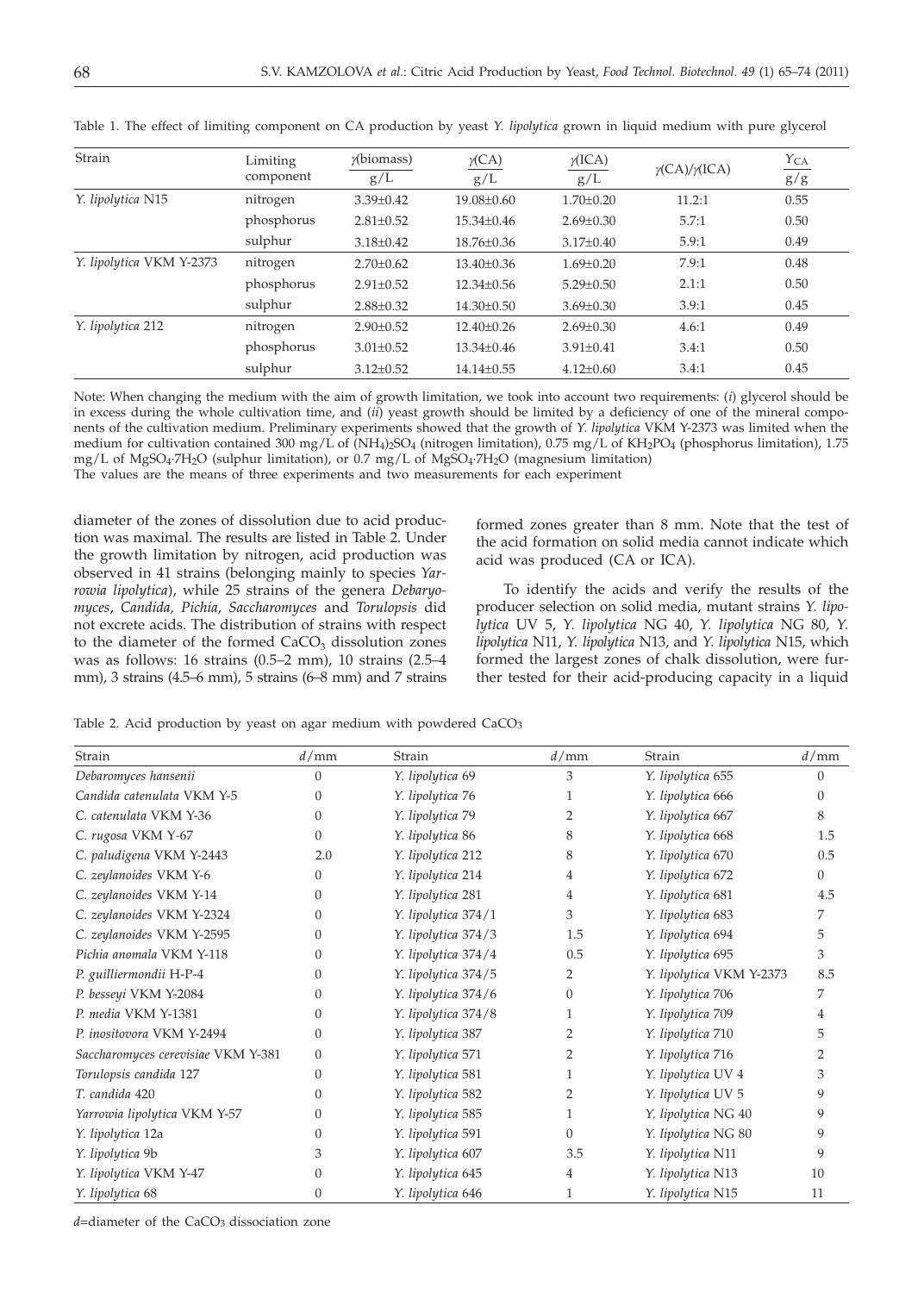medium containing nitrogen in the limiting concentration. Biomass, CA, ICA and residual glycerol contents were determined after 6 days of cultivation when the specific rate of CA production reached the maximum. If the incubation time increased, the production rate decreased.

As seen from Table 3, all the tested strains synthesized predominantly CA (a ratio between CA and ICA varied from 2.6:1 to 14.8:1). However, the absolute amounts of CA or ICA accumulated in the medium and their ratios were strain dependent. The highest ratio of CA to ICA (11.2:1) and the largest mass yield of  $0.55$  g/g were observed in mutant strain *Y. lipolytica* N15. As seen from Table 1, *Y. lipolytica* N15 formed the largest zones of chalk dissolution around the colonies. That is why the mutant strain *Y. lipolytica* N15 was selected for further studies as a promising producer of CA from glycerol.

# *Determination of optimal conditions for citric acid production from glycerol*

In further experiments, the citric acid-producing ability of *Y. lipolytica* N15 was studied in dependence on pH, concentration of dissolved oxygen, and glycerol concentration (Fig. 1).

The strain was grown in a fermentor under nitrogen limitation to the phase of active acid formation (biomass of 10 g/L). Yeast cells were separated from the culture liquid by centrifugation, washed twice with 0.9 % NaCl, and suspended in 50 mM phosphate buffer (pH=7.0). The cell suspension was placed in 750-mL Erlenmeyer

flasks with 50 mL of the medium free of nitrogen and vitamins but containing 20 g/L of glycerol and incubated on a shaker (180–200 rpm) at 28  $°C$  for 22 h. By the end of the experiment, pH of the medium slightly decreased (by 0.5–0.3 units), biomass remained at a constant level of  $(2.5\pm0.3)$  g/L, and the cell viability remained virtually unchanged. Microscopic examination of the cells and the measurement of extracellular protein in the incubation medium showed that the cells were not disrupted in all experiments.

CA was produced at all the pH values studied (3.0– 8.0) and reached the maximum  $(6.10-6.17 \text{ g/L})$  at pH= 4.5–6.0 (Fig. 1a). At lower and higher pH values, the production of CA decreased. The lowest CA production was observed at pH=3.0. The optimum pH range for acid production (4.5–6.0) corresponds to the data on the optimum pH values (4.5–6.0) for the growth of *Y. lipolytica* and biosynthesis of CA in the medium containing ethanol as a carbon source (*27*), glucose (*41*) and glycerol (*1*,*8*,*12*,*14*–*16*).

The effect of the dissolved oxygen concentration on CA production was studied at pH=4.5. Different rates of aeration were obtained by varying the volume of the medium (from 50 to 500 mL) in 750-mL flasks. CA was excreted into the medium at all the concentrations of dissolved oxygen tested. At the aeration rates of (amount of  $O_2$ ) 0.30 and 0.56 mmol/(L·min), the biosynthesis of CA reached the maximum  $((6.97–7.77)$  g/L); at the aeration rates of (amount of  $O_2$ ) 0.20 and 0.24 mmol/(L·min), the biosynthesis of CA was 1.5 times lower; and at the

Table 3. CA production by mutant strains of *Y. lipolytica* grown in liquid medium with pure glycerol

| $\gamma$ (biomass)<br>$\gamma$ (ICA)<br>$\gamma$ (CA)<br>Strain<br>$\gamma$ (CA)/ $\gamma$ (ICA)<br>g/L<br>g/L<br>g/L |                 |                  |                 |        | $Y_{CA}$ |
|-----------------------------------------------------------------------------------------------------------------------|-----------------|------------------|-----------------|--------|----------|
|                                                                                                                       |                 | g/g              |                 |        |          |
| Y. lipolytica UV 5                                                                                                    | $3.59 \pm 0.33$ | $19.73 \pm 0.53$ | $2.14 \pm 0.20$ | 9.2:1  | 0.49     |
| Y. lipolytica NG 40                                                                                                   | $3.94 \pm 0.52$ | $16.60 \pm 0.46$ | $3.49 \pm 0.30$ | 4.8:1  | 0.42     |
| Y. lipolytica NG 80                                                                                                   | $3.78 + 0.42$   | $15.44 + 0.36$   | $3.84 + 0.40$   | 4.0:1  | 0.39     |
| Y. lipolytica N11                                                                                                     | $3.10 \pm 0.32$ | $16.64 \pm 0.46$ | $2.65 \pm 0.20$ | 6.2:1  | 0.42     |
| Y. lipolytica N13                                                                                                     | $3.45 \pm 0.44$ | $16.04 \pm 0.40$ | $3.32 \pm 0.30$ | 4.8:1  | 0.40     |
| Y. lipolytica N15                                                                                                     | $3.39 \pm 0.42$ | $19.08 \pm 0.60$ | $1.70 \pm 0.20$ | 11.2:1 | 0.55     |

The values are the means of three experiments and two measurements for each experiment



**Fig. 1**. The effect of (a) pH medium, (b) aeration and (c) glycerol concentration on CA production by *Y. lipolytica* N15 grown on pure glycerol in flasks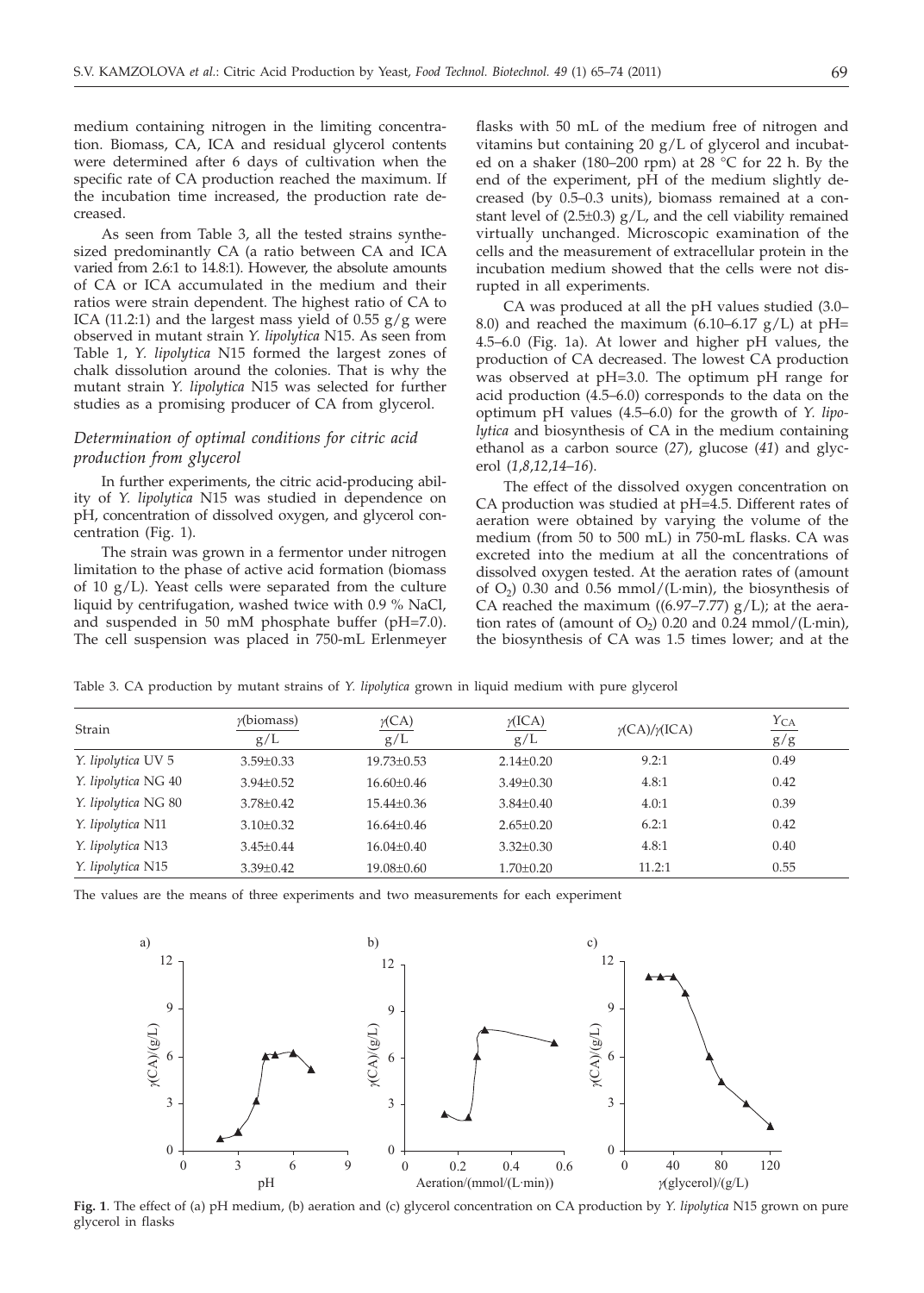aeration rates below (amount of  $O_2$ ) 0.2 mmol/(L·min), virtually none CA was excreted into the medium (Fig. 1b). Thus, CA was actively produced by the *Y. lipolytica* cells grown on glycerol only under a sufficiently high aeration of the medium. At low aeration rates, CA was not accumulated. Similar trends had been found for *Y. lipolytica* grown on *n*-alkane (*42*) and ethanol (*28*,*43*). It seems that oxygen deficiency causes a decrease in the activity of some mitochondrial enzymes (citrate synthase, aconitase, malate dehydrogenase, and NADP-dependent isocitrate dehydrogenase) involved in the synthesis of CA.

The effect of glycerol on CA synthesis by *Y. lipolytica* N15 was studied at pH=4.5; the volume of the medium in the cultivation flasks was 50 mL; glycerol concentration ranged from 20 to 120 g/L. CA production was observed at all the glycerol concentrations studied. The synthesis of CA reached the maximum  $(11 \text{ g/L})$  at glycerol concentrations from 20 to 40 g/L and decreased for 2.5 times at glycerol concentrations above 80 g/L (Fig. 1c). Similar trends had been found for pyruvate-producing strain grown on pure glycerol (*44*) and poly(3-hydroxybutyrate) production from crude glycerol (*45*). Rymowicz *et al.* (*46*) indicated that a high initial concentration of glycerol up to 150 g/L favours erythritol production by strain *Y. lipolytica* Wratislavia Ki, which compensates for the difference between the extracellular and intracellular water potential.

Thus, the highest CA production by *Y. lipolytica* N15 grown on glycerol occurs at pH=4.5, high concentration of dissolved oxygen, and at glycerol concentrations from 20 to 40  $g/L$ . The optimization of cultivation conditions (pH, concentrations of dissolved oxygen and glycerol) resulted in the improvement of productivity of CA biosynthesis by 45 %.

## *Citric acid production by Y. lipolytica, grown on pure glycerol in a fermentor*

Further experiments were carried out with *Y. lipolytica* N15 grown in a 10-litre fermentor at pH=4.5 under nitrogen limitation; concentration of dissolved oxygen was maintained at 60 % of saturation, while the initial concentration of glycerol was 20 g/L. Pulsed addition of glycerol was performed as the  $pO<sub>2</sub>$  value increased by 5 %, indicating a decrease in respiratory activity of the cells due to the total consumption of carbon sources.

Fig. 2 shows the curves of growth of *Y. lipolytica* N15 and the parental strain *Y. lipolytica* VKM Y-2373 (for comparison), ammonium consumption, CA and ICA synthesis with pure glycerol. The nitrogen supply was exhausted after 24 h of cultivation by both strains. The biomass growth continued for 36 h and reached 20 g/L for *Y. lipolytica* N15 and 21 g/L for *Y. lipolytica* VKM Y-2373; then the yeast culture entered the stationary phase because of the nitrogen exhaustion from the medium. A bulk of CA was accumulated in the medium just during the stationary growth phase. By the end of the cultivation period (144 h), *Y. lipolytica* N15 produced 98 g/L of CA with insignificant amount of ICA  $(3.3 \text{ g/L})$ ; a CA/ ICA ratio was 30:1. Also, CA was produced principally during the stationary growth phase by *Y. lipolytica* VKM Y-2373 (94  $g/L$  of CA by the end of the cultivation period), but the disadvantage of the parental strain lies in



Fig. 2. Time courses of  $($ <sup>o</sup>) growth,  $($ O $)$  ammonium consumption, ( $\triangle$ ) CA and ( $\square$ ) ICA production by (a) *Y. lipolytica* N15 and (b) *Y. lipolytica* VKM Y-2373, grown on pure glycerol

the enough high production of ICA  $(13.1 \text{ g/L})$  as a by--product of fermentation (CA/ICA ratio was 7.5:1).

The volumetric citric acid productivity  $(Q_{CA})$  and the specific citric acid production rate ( $q_{CA}$ ) using *Y. lipolytica* N15 reached 1.14 g/(L·h) and 0.076 g per g of cell per h, respectively, which corresponded to the best values reported previously for citrate-producing strains grown on various carbon sources (*8*,*15*,*16*,*22*,*23*,*25*,*29*,*33*,*41*,*47,48*).

The mass yield  $(Y_{CA})$  of *Y. lipolytica* N15 was 0.7 g of CA per g of glycerol, which is comparable to those reported in the literature for citrate-producing strains, found within the range from 0.41 to 0.77 g of CA per g of carbon source (*23*,*47*,*49*). However, higher values of CA yield were obtained from *n*-hexadecane (1.44 g of CA per g of *n*-hexadecane) (*47*), sucrose (0.82 g of CA per g of sucrose) (*34*), ethanol (0.87 g of CA per g of ethanol) (*28*) and rapeseed oil (1.55 g of CA per g of oil) (*33*).

However, since carbon substrates are characterized by different energy capacities, it is inappropriate to compare the mass yields from different substrates. It is more correct to compare the energy yields of citric acid  $(\eta_{CA})$ in different strains.

The value of  $\eta_{CA}$  indicates a fraction of energy content of the substrate (glycerol), which is incorporated into CA; it was calculated on the basis of mass and energy balance theory (*38*–*40*). Quantities that characterize mass and energy balance of cell metabolism are based on the universal unit of reductivity, redoxon; it represents an electron that can be transferred to oxygen; a former variant of this unit was known as available electron (*40*). By definition, energy yield of the product is a fraction of the total amount of substrate redoxons (available electrons) incorporated into the product.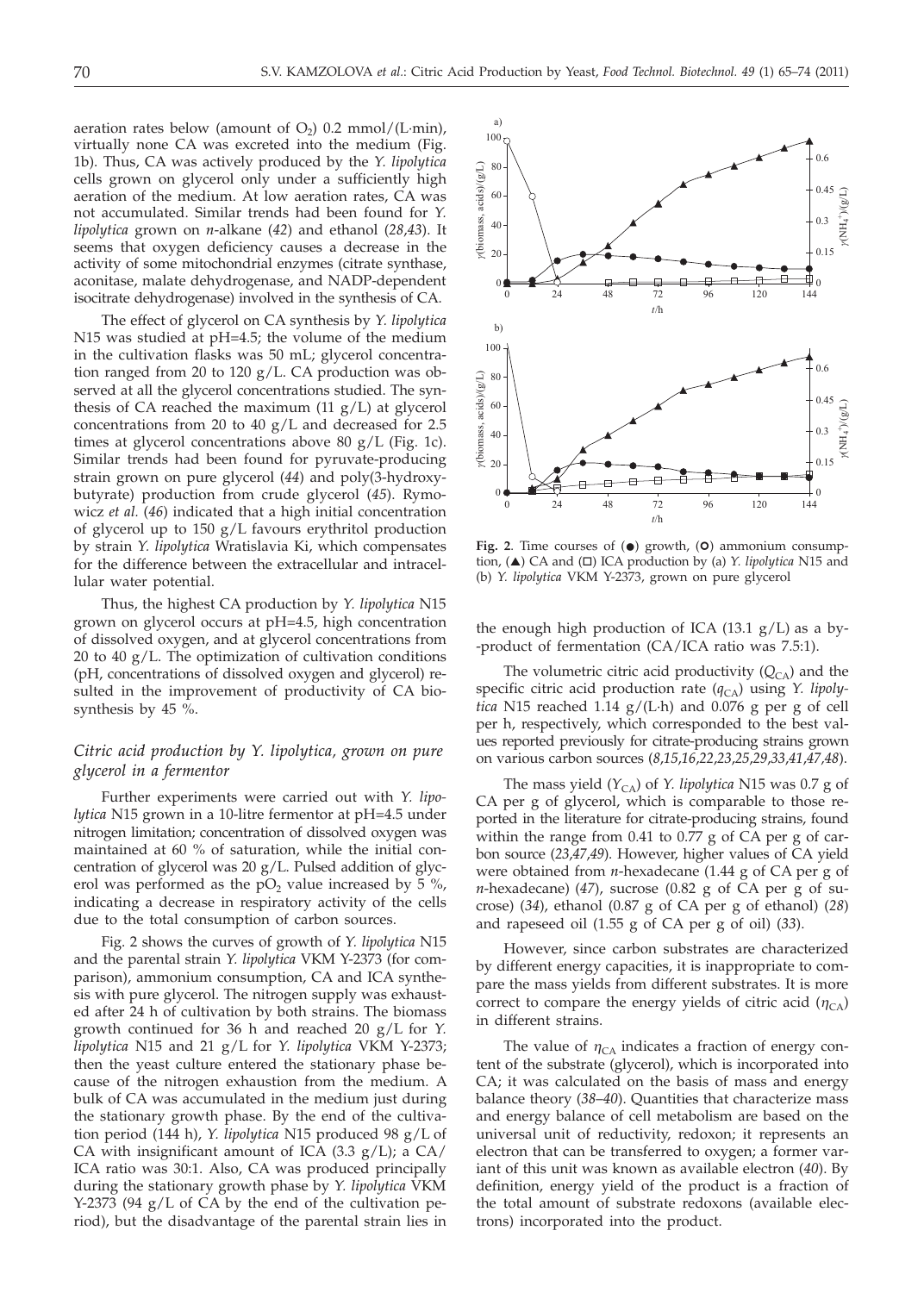The value of  $\eta_{CA}$  was calculated using elementary composition of CA and glycerol:

$$
\eta_{\text{CA}} = (\gamma_{\text{CA}} \delta_{\text{CA}}) / (\gamma_{\text{S}} \delta_{\text{S}}) Y_{\text{CA}} \tag{5}
$$

where  $\delta_S$  and  $\delta_{CA}$  are mass fractions of carbon in glycerol (S) and citric acid (CA), respectively;  $\gamma_S$  and  $\gamma_{CA}$  are reductance degree, *i.e*. the number of redoxons per 1 carbon atom of glycerol (S) and citric acid (CA), respectively.

For the substance (individual compound or a mixture) having the elementary composition of  $CH_pO_nN_q$ , the reductance degree (*g*) was calculated as follows:

$$
\gamma = 4 + p - 2n - 3q \tag{6}
$$

where 4 and p are the numbers of redoxons of the carbon and hydrogen atoms, respectively; n and q are the numbers of redoxons that lost their energy when they were bound up with oxygen and nitrogen atoms, respectively (40). The elementary composition of CA is  $C_6H_8O_7$ or  $CH_{8/6}O_{7/6}$  after the calculation per 1 carbon atom, from which the reductance degree is:

$$
\gamma_{\text{CA}} = 4 + 1.333 - (2 \cdot 1.167) = 2.999 \tag{7}
$$

The mass fraction of carbon in the molecule of CA  $(\delta_{CA})$  is 0.375. Therefore, the value of  $\gamma_{CA}\delta_{CA}$  is 1.125. Correspondingly, the value of  $\gamma_S \delta_S$  for glycerol is 1.822. Thus, the energy yield of citric acid from glycerol can be calculated as follows:

$$
\eta_{\text{CA}} = (1.125/1.822) \cdot Y_{\text{CA}} \tag{8}
$$

The value of  $\eta_{CA}$  was 0. 432 for *Y. lipolytica* N15. To compare, the maximum  $\eta_{CA}$  value calculated on the basis of the data published in literature was 0.44 for glucose-grown yeasts (*25*) and 0.41 for the rapeseed oil-grown yeasts (*33*).

Energy capacity of the compounds (*Q*) can be calculated from their elemental composition, since the heat evolved per equivalent of available electrons transferred to oxygen was shown to be about 112.97 kJ (27 kcal) (*39*). The calculated energy capacities of glucose, glycerol, ethanol, and hydrocarbons were about 15, 17, 29 and 48 kJ/g, respectively. Thus, it can be stated that the maximum theoretically possible mass yield of CA  $(Y_{CA})$  from glycerol should be almost similar to that from glucose and lower than that from ethanol and rapeseed oil by 0.6 and 2.8-fold, respectively.

# *Citric acid production by Y. lipolytica grown on glycerol-containing waste from biodiesel industry*

Both strains showed good growth on the glycerol- -containing waste from biodiesel industry, which indicates that this substrate contains easily available nutrients (Fig. 3). However, the CA production on crude glycerol differed considerably from that on pure glycerol. In 144 h, *Y. lipolytica* N15 produced only 71 g/L of CA, and 5.6 g/L of ICA, so that the CA/ICA ratio of 12.7:1 was lower than with pure glycerol. Parental strain, *Y. lipolytica* VKM Y-2373, produced rather high concentration of ICA (46.6 g/L), which was likely due to the contamination of crude glycerol by oil residues and fatty acids. Wild-type strains secrete approx. 35–50 % ICA on triglycerides, ethanol or acetate (*19*,*20*,*26*,*30*–*34*), the concentrations of ICA in the



Fig. 3. Time courses of  $(\bullet)$  growth,  $(\bullet)$  ammonium consumption, (A) CA and ( $\square$ ) ICA production by (a) *Y. lipolytica* N15 and (b) *Y. lipolytica* VKM Y-2373, grown on glycerol-containing waste from biodiesel industry

described reports were 70 g/L. Recently, Heretsch *et al.* (*49*) have described a large-scale ICA production (93 g/L) from sunflower oil by *Y. lipolytica* and demonstrated an application of ICA as a useful chiral building block for chemical synthesis. Also*,* monopotassium salt of ICA has been used in several biochemical analyses (assays of aconitate hydratase, NAD-isocitrate dehydrogenase, NADP-isocitrate dehydrogenase, isocitrate lyase); the perspectives of ICA as alimentary additive have also been considered (*32*,*49*). It should be noted that ICA is not widely used as compared to CA, because it is not easily isolated from plant tissue. Sigma Company produces isocitrate in small amounts at high price (250–280  $\epsilon$ /g).

The volumetric citric acid productivity  $(Q<sub>CA</sub>)$  of 0.89  $g/(L \cdot h)$  and the specific citric acid production rate  $(q_{CA})$ of 0.058 g per g of cell per h for *Y. lipolytica* N15 were lower than on pure glycerol, but the mass yield  $(Y_{CA})$  of 0.90 g of CA per g of glycerol and the energy yield coefficient of 0.56 were higher than on pure glycerol, probably due to the contamination of crude glycerol with oil residue and fatty acids.

The biomass composition of CA-producer cultivated on crude glycerol during the growth phase is given in Table 4. In the growth phase, crude glycerol was essentially converted into protein and lipids (30.4 and 29.9 % of dry biomass, respectively). The transition of the culture to the stationary phase initiated by nitrogen limitation of cell growth was accompanied by a decrease in the protein amount (to 21.9 %) and by a 2.9-fold reduction of lipid content; the intracellular content of carbon decreased from 55.7 to 45.6 % of dry biomass, the oxygen level increased from 22.6 to 30.1 % of dry biomass, whereas hydrogen content of biomass changed insignificantly during the cultivation period. A decrease in lipid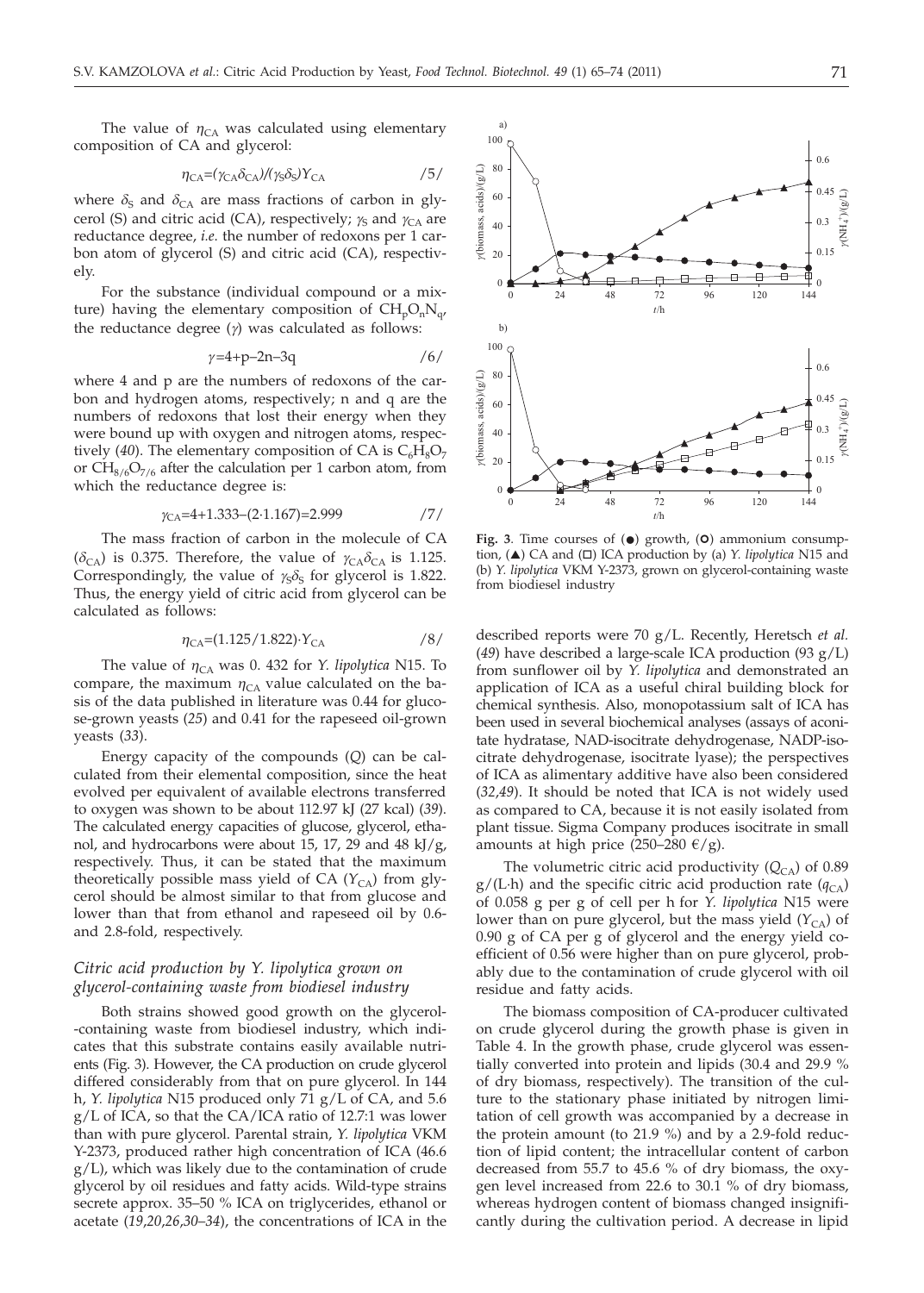Table 4. Biomass composition of *Y. lipolytica* N15 grown on glycerol-containing waste from biodiesel industry

| Parameters                          | Growth phase | CA production<br>phase |  |
|-------------------------------------|--------------|------------------------|--|
| Component (% of dry biomass)        |              |                        |  |
| protein                             | 30.4         | 21.9                   |  |
| lipid                               | 29.9         | 10.3                   |  |
| carbon                              | 55.7         | 45.6                   |  |
| hydrogen                            | 8.2          | 7.9                    |  |
| nitrogen                            | 6.2          | 3.6                    |  |
| oxygen                              | 22.6         | 30.1                   |  |
| biomass energy $(kJ/g)$             | 25.5         | 21.0                   |  |
| Fatty acid composition (% of lipid) |              |                        |  |
| C16:0                               | 7.3          | 4.6                    |  |
| C16:1                               | 1.8          | 9.0                    |  |
| C17:0                               | $\Omega$     | $\mathbf{0}$           |  |
| C17:1                               | traces       | traces                 |  |
| C18:0                               | 1.2          | 0.3                    |  |
| C18:1                               | 61.8         | 56.8                   |  |
| C18:2                               | 24.8         | 24.3                   |  |
| C18:3                               | 4.2          | 5.1                    |  |
| C20:0                               | traces       | traces                 |  |
| C20:1                               | traces       | traces                 |  |
| C16:1/C16:0                         | 0.2          | 2.0                    |  |
| C18:1/C18:0                         | 51.5         | 189.3                  |  |
| C18:2/C18:1                         | 0.4          | 0.4                    |  |

Analyses were performed in duplicate for each experiment which varied by no more than 10 %

content of biomass in the citric acid-production phase is not surprising since lipid synthesis and intensive CA production are processes competitive for acetyl-CoA.

It should be noted that the intracellular amount of nitrogen decreased from 6.2 % of dry biomass in the growth phase to 3.6 % of dry biomass in the acid-production phase (Table 4), showing the importance of both nitrogen limitation and a balance between nitrogen concentra-

tion and other nutrients for the optimum citrate excretion by the yeast. Similar data on the decrease of nitrogen content in *Saccharomycopsis lipolytica* D1805 biomass during yeast transition to the stationary phase (from 8.5 in the trophophase to 4 % at the end of exponential phase) were reported by Briffaud and Engasser (*23*). Moresi (*24*) revealed a reduction in intracellular nitrogen content from 7–8 to 2.3–4.4 % in *Y. lipolytica* ATCC 20346. There are also data on the importance of nitrogen limitation in *Candida oleophila* ATCC 20177 growth for CA production; the optimum concentration of  $NH<sub>4</sub><sup>+</sup>$  was found to be 1.2 mg/g (*21*).

Under cell growth limitation by nitrogen, the biomass energy decreased (from  $25.5$  to  $21 \text{ kJ/g}$ ) (Table 4), which can be explained by a correlation between the biomass energy and the amount of lipids, the most energy-rich component of the cells, which essentially decreased in this case.

Lipids of *Y. lipolytica* N15 were represented mainly by oleic ( $\triangle$ 9C18:1), linoleic ( $\triangle$ 9,12C18:2), palmitic (C16:0) and palmitoleic  $(^{\triangle 9}C16:1)$  acids (Table 4). The transition of yeast to the citric acid-formation phase resulted in a significant alteration of the fatty acid composition: the content of oleic ( $\triangle$ 9C18:1) and palmitic (C16:0) acids decreased from 61.8 to 56.8 % and from 7.23 to 4.57 %, respectively, whereas the amount of palmitoleic acid  $(^{49}C16:1)$  increased from 1.8 to 9.03 %. The amount of linoleic acid  $(^{\Delta 9,12}C18:2)$  did not markedly change. The fatty acid desaturase activity during yeast cultivation was estimated by calculating the ratios between the desaturase product and substrate (C16:1/C16:0; C18:1/C18:0; C18:2/C18:1). High values of a C18:1/C18:0 ratio revealed in all variants are indicative of high activity of  $\Delta$ 9-desaturase, especially in the citric acid production phase.

## **Conclusions**

To conclude, the results of the efficient CA production by glycerol-grown yeast *Y. lipolytica* obtained in the present work and the results by other authors listed in Table 5 confirm that the application of yeasts has a considerable promise for the industrial CA production. Traditional producer *A. niger* can produce CA from molas-

Table 5. Comparison of the present results with literature values regarding CA production by yeasts

|                                | Substrate      | Type of<br>cultivation | $Y_{CA}$<br>g/g | CA<br>productivity |                 |                               |           |
|--------------------------------|----------------|------------------------|-----------------|--------------------|-----------------|-------------------------------|-----------|
| Strain                         |                |                        |                 | $Q_{CA}$           | $q_{CA}$        | $\gamma$ (CA)/ $\gamma$ (ICA) | Reference |
|                                |                |                        |                 | $g/(L \cdot h)$    | $g/(g \cdot h)$ |                               |           |
| Y. lipolytica NRRL YB-423      | pure glycerol  | flask                  | 0.54            |                    |                 | 11.3:1                        | 14        |
| Y. lipolytica ACA-DC 50109     | crude glycerol | flask                  | 0.56            | -                  | 0.014           | n.d.                          | 28        |
| Y. lipolytica Wratislavia 1.31 | crude glycerol | batch                  | 0.62            | -                  | 0.05            | n.d.                          | 15        |
| Y. lipolytica Wratislavia K1   | pure glycerol  | fed-batch              | 0.45            | 1.00               | 0.05            | 33:1                          | 8         |
| Y. lipolytica Wratislavia K1   | crude glycerol | fed-batch              | 0.43            | 0.99               | 0.045           | 33:1                          | 8         |
| Y. lipolytica Wratislavia AWG7 | pure glycerol  | fed-batch              | 0.69            | 1.16               | 0.06            | 38:1                          | 8         |
| Y. lipolytica Wratislavia AWG7 | crude glycerol | fed-batch              | 0.66            | 1.05               | 0.06            | 29:1                          | 8         |
| Y. lipolytica N15              | pure glycerol  | batch                  | 0.70            | 1.14               | 0.076           | 30:1                          | present   |
| Y. lipolytica N15              | crude glycerol | batch                  | 0.90            | 0.89               | 0.058           | 12.7:1                        | study     |

n.d.=not determined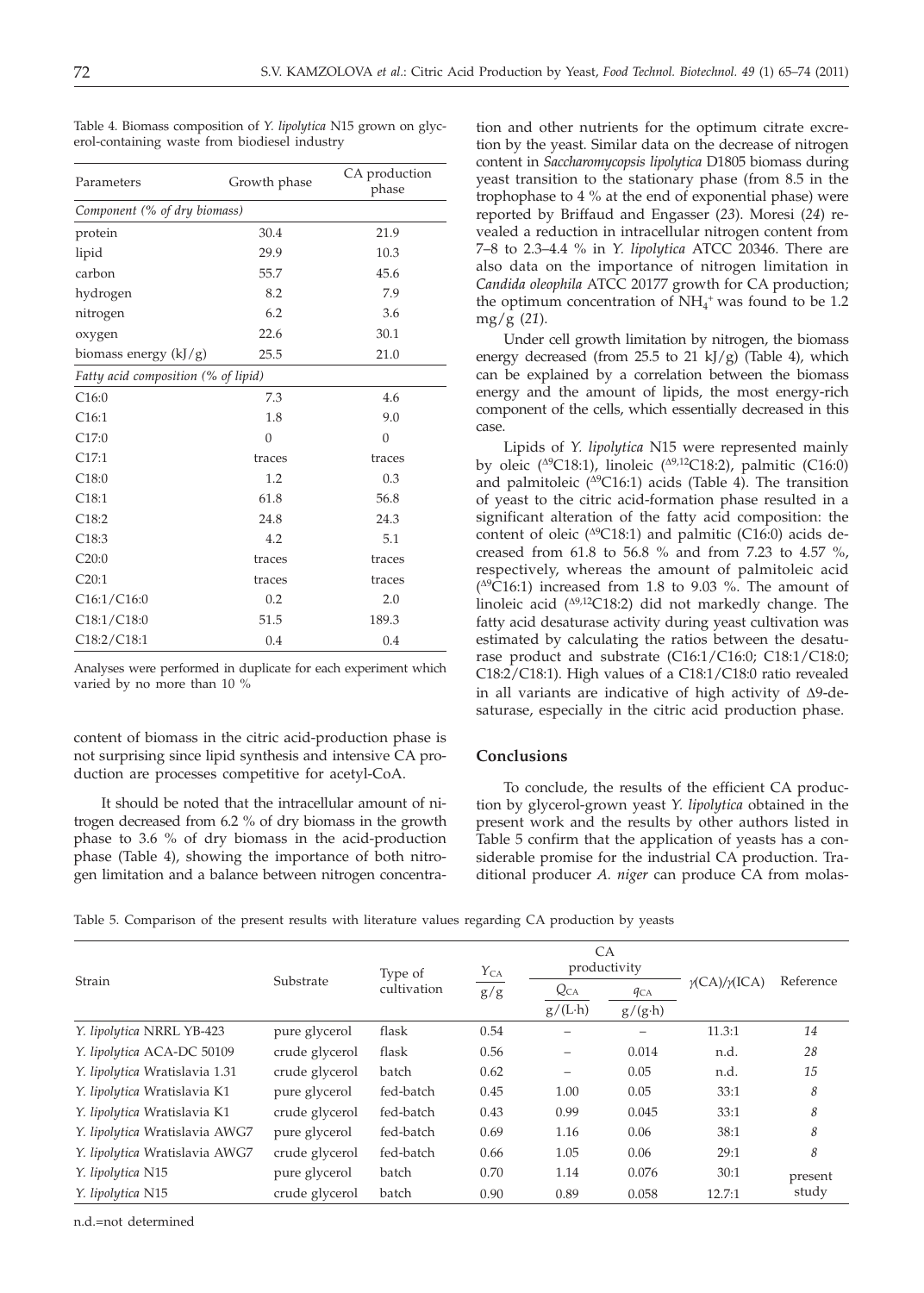ses with the volumetric productivity of the process of 0.8 g/(L·h) and  $Y_{CA}$  of 0.9 g of CA per g of molasses (*50*,*51*), while the mutant *Y. lipolytica* N15 produced CA from crude glycerol with productivity of 0.89  $g/(L \cdot h)$ and *Y*<sub>CA</sub> of 0.9 g of CA per g of glycerol. The use of yeasts instead of moulds for CA production also represents a novel approach, since the traditional production of CA by using *A. niger* is associated with the accumulation of significant amounts of solid and liquid wastes. Moreover, yeasts are characterized by greater resistance to high substrate concentrations than fungi, with comparable conversion rates and have greater tolerance to metal ions, which allows the use of less refined substrates.

## *Acknowledgements*

The authors are grateful to Dr A.M. Zyakun and Miss A.A. Odinokova (Institute of Biochemistry and Physiology of Microorganisms, Pushchino, Russia) for the determination of C, H and N content of biomass of citrate- -producing strains. This work was supported by the Russian Academy of Sciences and Russian Foundation for Basic Research (grant No. 11-04-01593-a).

## **References**

- *1.* S. Papanikolaou, S. Fakas, M. Fick, I. Chevalot, M. Galiotou-Panayotou, M. Komaitis *et al.*, Biotechnological valorisation of raw glycerol discharged after bio-diesel (fatty acid methyl-esters) manufacturing process: Production of 1,3-propanediol, citric acid and single oil, *Biomass Bioeng. 32* (2008) 60–71.
- *2.* S. Papanikolaou, G. Aggelis, Modelling aspects of the biotechnological valorization of raw glycerol: Production of citric acid by *Yarrowia lipolytica* and 1,3-propanediol by *Clostridium butyricum*, *J. Chem. Tech. Biotechnol. 78* (2003) 542– 547.
- *3.* P.A.E.P. Meesters, G.N.M. Huijberts, G. Eggink, High-cell- -density cultivation of the lipid accumulating yeast *Cryptococcus curvatus* using glycerol as a carbon source, *Appl. Microbiol. Biotechnol. 45* (1996) 575–579.
- *4.* S. Papanikolaou, G. Aggelis, Lipid production by *Yarrowia lipolytica* growing on industrial glycerol in a single-stage continuous culture, *Bioresour. Tech. 82* (2002) 43–49.
- *5.* D.T. Johnson, K.A. Taconi, The glycerin glut: Options for the value-added conversion of crude glycerol resulting from biodiesel production, *Environ. Prog. 26* (2007) 338–348.
- *6.* Z. Chi, D. Pyle, Z. Wen, C. Frear, S. Chen, A laboratory study of producing docosahexaenoic acid from biodiesel- -waste glycerol by microalgal fermenation, *Process Biochem. 42* (2007) 1537–1545.
- *7.* F. Mantzouridou, E. Naziri, M.Z. Tsimidou, Industrial glycerol as a supplementary carbon source in the production of b-carotene by *Blakeslea trispora*, *J. Agric. Food Chem. 56 8.* A. Rywinbska, W. Rymowicz, B. Zarowska, M. Wojtatowicz, (2008) 2668–2675.
- Biosynthesis of citric acid from glycerol by acetate mutants of *Yarrowia lipolytica* in fed-batch fermentation, *Food Technol. Biotechnol. 47* (2009) 1–6.
- *9.* A. André, A. Chatzifragkou, P. Diamantopoulou, D. Sarris, A. Philippoussis, M. Galiotou-Panayotou *et al.*, Biotechnological conversions of bio-diesel-derived crude glycerol by *Yarrowia lipolytica* strains, *Eng. Life Sci. 9* (2009) 468–478.
- *10.* D. Rittmann, S.N. Lindner, V.F. Wendisch, Engineering of a glycerol utilization pathway for amino acid production by

*Corynebacterium glutamicum*, *Appl. Environ. Microbiol. 74* (2008) 6216–6222.

- *11.* P.C. Lee, W.G. Lee, S.Y. Lee, H.N. Chang, Succinic acid production with reduced by-product formation in the fermentation of *Anaerobiospirillum succiniciproducens* using glycerol as a carbon source, *Biotechnol. Bioeng. 72* (2000) 41–48.
- *12.* S.B. Imandi, V.V.R. Bandaru, S.R. Solomanka, H.R. Garapati, Optimization of medium constituents for the production of citric acid from byproduct glycerol using Doehlert experimental design, *Enzyme Microb. Technol. 40* (2007) 1367– 1372.
- *13.* T.V. Finogenova, N.V. Shishkanova, I.T. Ermakova, I.A. Kataeva, Properties of *Candida lipolytica* mutants with the modified glyoxylate cycle and their ability to produce citric and isocitric acid. II. Synthesis of citric and isocitric acid by *C. lipolytica* mutants and peculiarities of their enzyme systems, *Appl. Microbiol. Biotechnol. 23* (1986) 378–383.
- *14.* W.E. Levinson, C.P. Kurtzman, T.M. Kuo, Characterization of *Yarrowia lipolytica* and related species for citric acid production from glycerol, *Enzyme Microb. Technol. 41* (2007) 292– 295. 16. *14110004 hpolytica* and felated species for chift actd production from glycerol, *Enzyme Microb. Technol.* 41 (2007) 292–295.<br>15. W. Rymowicz, A. Rywińska, B. Żarowska, P. Juszczyk, Cit-
- ric acid production from raw glycerol by acetate mutants of *Yarrowia lipolytica, Chem. Pap. 60* (2006) 391–395.
- 16. A. Rywińska, W. Rymowicz, High-yield production of citric acid by *Yarrowia lipolytica* on glycerol in repeated-batch bioreactors, *J. Ind. Microbiol. Biotechnol. 37* (2010) 431–435.
- *17.* S. Anastassiadis, I.G. Morgunov, S.V. Kamzolova, T.V. Finogenova, Citric acid production patent review, *Recent Pat. Biotechnol. 2* (2008) 107–123.
- *18.* A.B. Lozinov, L.M. Glazunova, I.T. Ermakova, The activity of citrate glyoxylate and pentosephosphate cycle enzymes during yeast growth on hexadecane and glucose, *Microbiology* (Moscow)*, 45* (1976) 33–40.
- *19.* I.T. Ermakova, N.V. Shishkanova, O.F. Melnikova, T.V. Finogenova, Properties of *Candida lipolytica* mutants with the modified glyoxylate cycle and their ability to produce citric and isocitric acid. I. Physiological, biochemical and cytological characteristics of mutants grown on glucose or hexadecane, *Appl. Microbiol. Biotechnol. 23* (1986) 372–377.
- *20.* U. Stottmeister, U. Behrens, E. Weissbrodt, G. Barth, D. Franke-Rinker, E. Schulze, Utilization of paraffins and other noncarbohydrate carbon sources for microbial citric acid synthesis, *Z. Allg. Mikrobiol. 22* (1982) 399–424 (in German).
- *21.* S. Anastassiadis, A. Aivasidis, C. Wandrey, Citric acid production by *Candida* strains under intracellular nitrogen limitation, *Appl. Microbiol. Biotechnol. 60* (2002) 81–87.
- *22.* U. Behrens, A. Thierrsch, E. Weissbrodt, U. Stottmeister, Particularities in the kinetics of growth and citric-acid accumulation by *Saccharomycopsis lipolytica*, *Acta Biotechnol. 7* (1987) 179–183.
- *23.* J. Briffaud, M. Engasser, Citric acid production from glucose. I. Growth and excretion kinetics in a stirred fermentor, *Biotechnol. Bioeng. 21* (1979) 2083–2092.
- *24.* M. Moresi, Effect of glucose concentration on citric acid production by *Yarrowia lipolytica*, *J. Chem. Tech. Biotechnol. 60* (1994) 387–395.
- *25.* M. Wojtatowicz, W. Rymowicz, H. Kautola, Comparison of different strains of the yeast *Yarrowia lipolytica* for citric acid production from glucose hydrol, *Appl. Biochem. Biotechnol. 31* (1991) 165–174.
- *26.* T.V. Finogenova, N.V. Shishkanova, E.A. Fausek, S.S. Eremina, Biosynthesis of isocitric acid from ethanol by yeasts, *Appl. Microbiol. Cell Phys. 36* (1991) 231–235.
- *27.* T.V. Finogenova, S.V. Kamzolova, E.G. Dedyukhina, N.V. Shishkanova, A.P. Il'chenko, I.G. Morgunov *et al.*, Biosynthesis of citric and isocitric acids from ethanol by mutant *Yarrowia lipolytica* N 1 under continuous cultivation, *Appl. Microbiol. Biotechnol. 59* (2002) 493–500.